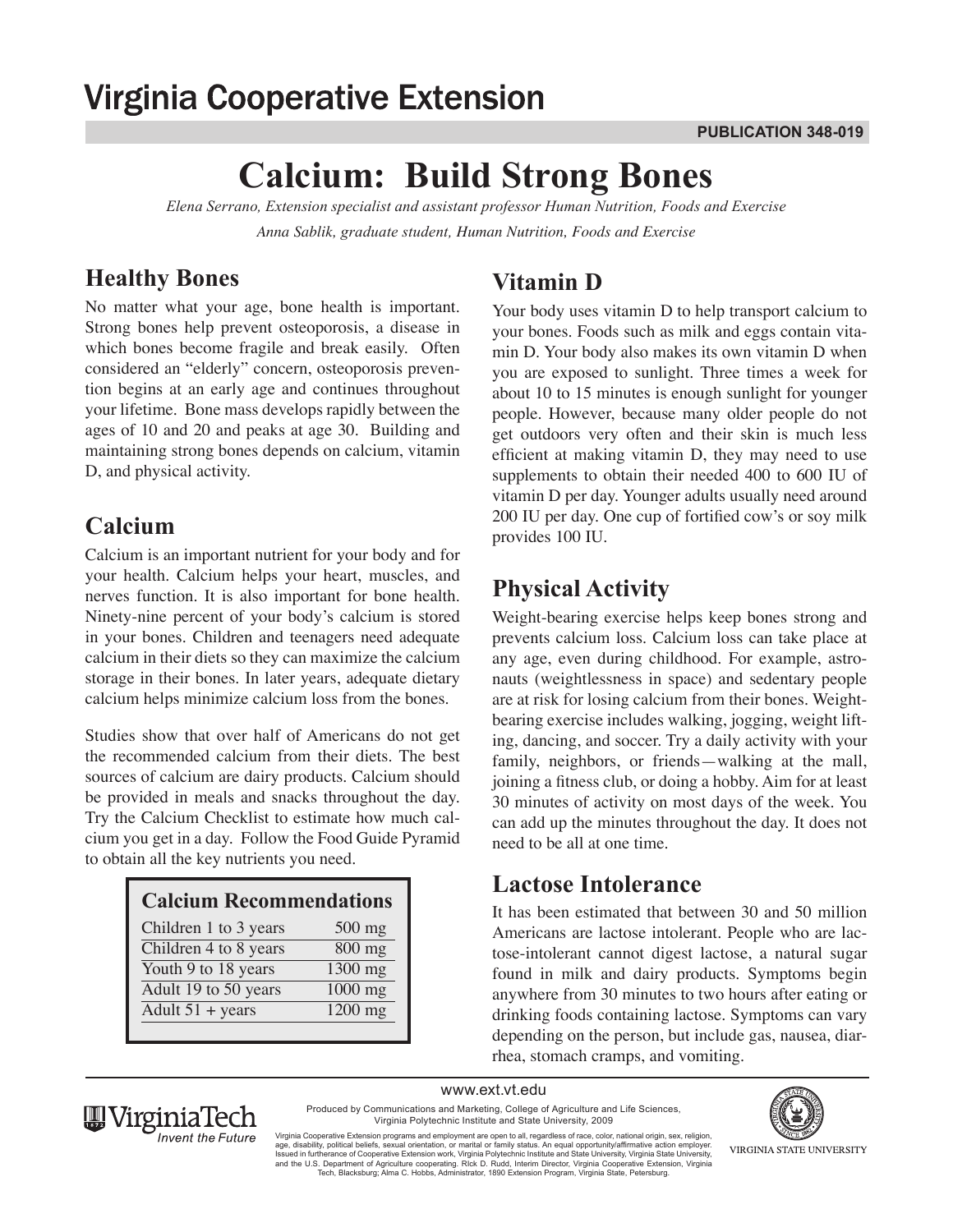- 1. Record the number of servings you ate on a typical day last week. Use the pictures to help determine serving size.
- 2. Multiply servings x calcium value (mg).

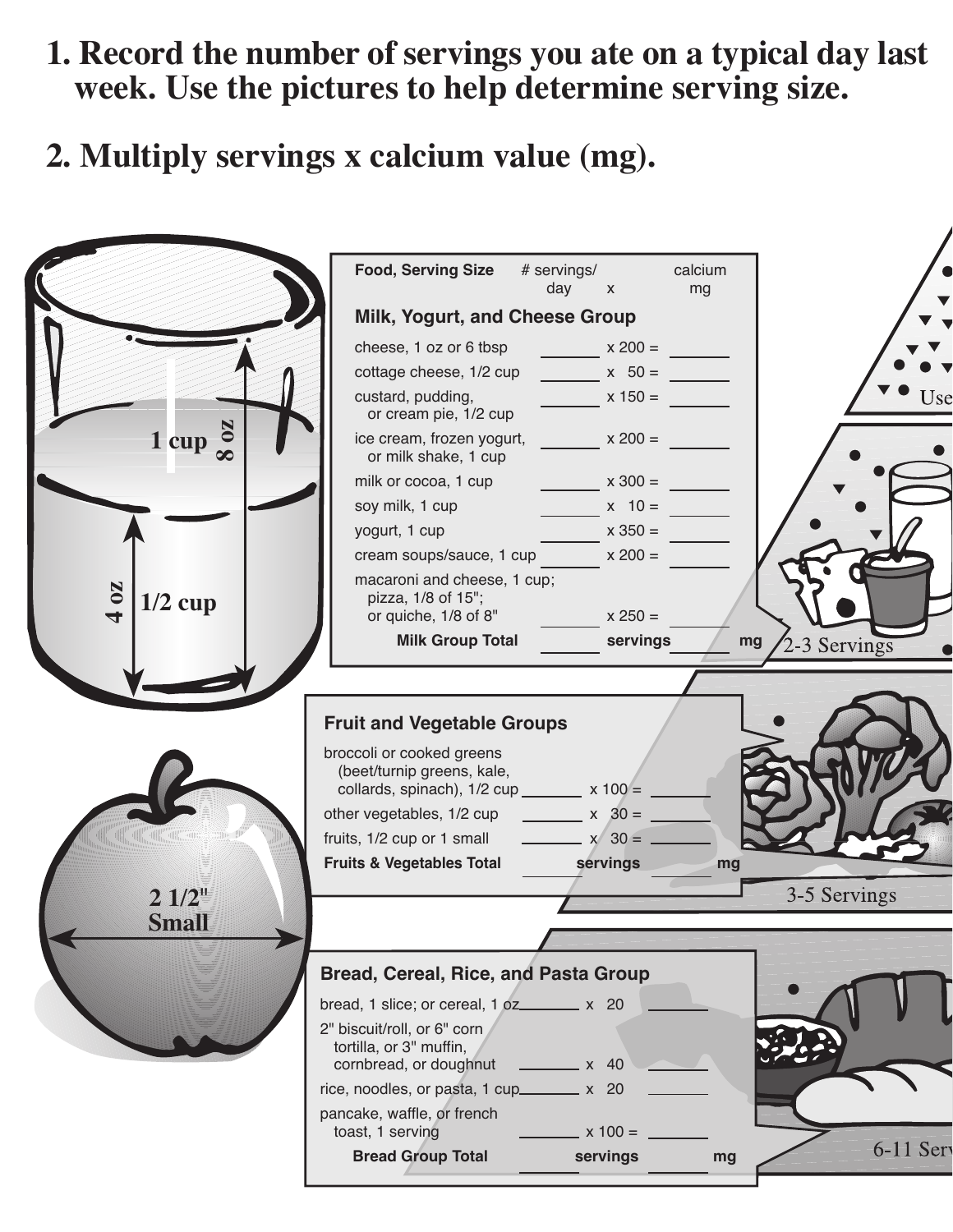